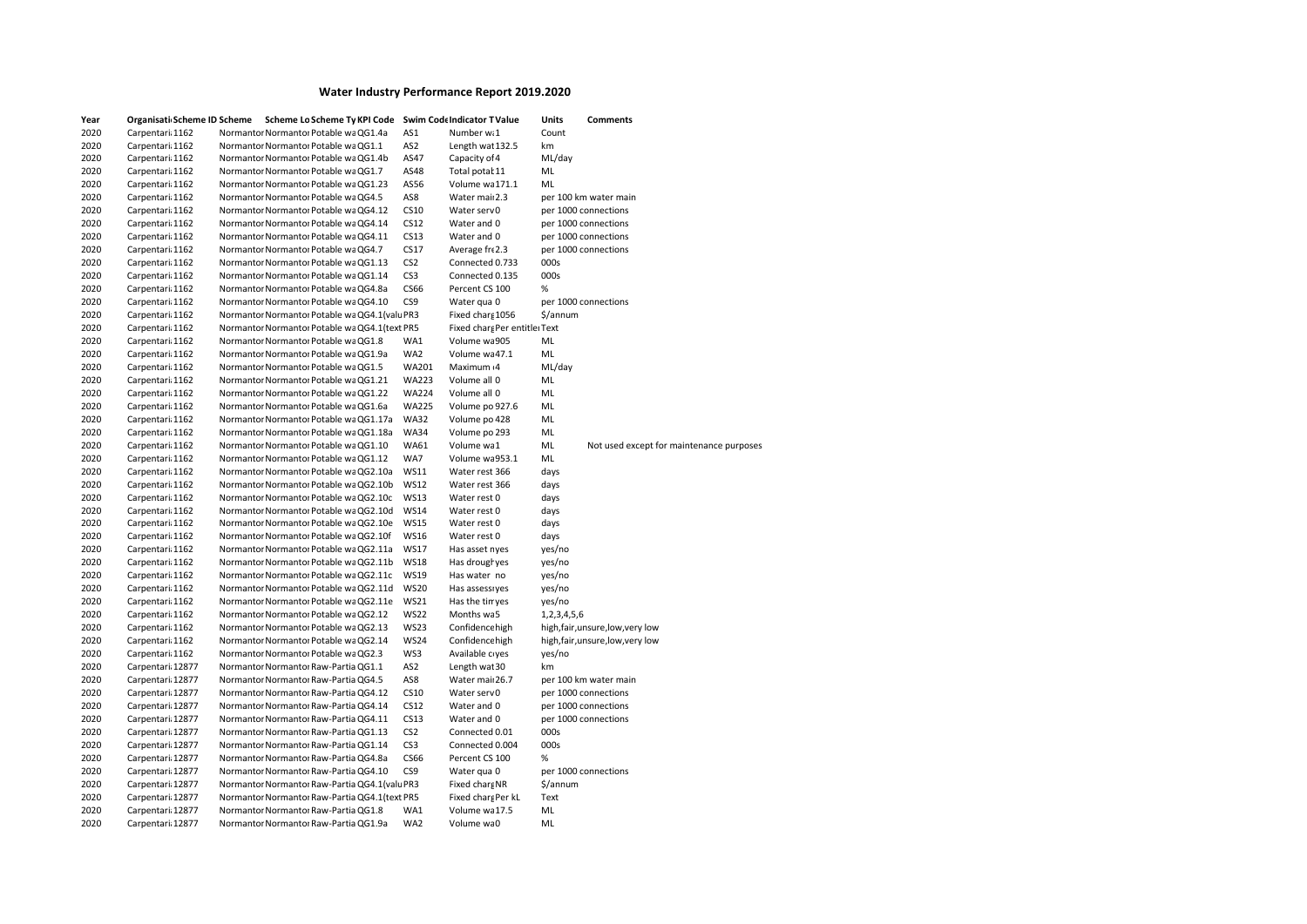| Year | Organisati Scheme ID Scheme | Scheme Lo Scheme Ty KPI Code                    |        |              | <b>Swim Code Indicator T Value</b> | Units       | <b>Comments</b>                   |
|------|-----------------------------|-------------------------------------------------|--------|--------------|------------------------------------|-------------|-----------------------------------|
| 2020 | Carpentari: 12877           | Normantor Normantor Raw-Partia QG1.5            |        | <b>WA201</b> | Maximum 0.1                        | ML/day      |                                   |
| 2020 | Carpentari: 12877           | Normantor Normantor Raw-Partia QG1.21           |        | <b>WA223</b> | Volume all 0                       | ML          |                                   |
| 2020 | Carpentari: 12877           | Normantor Normantor Raw-Partia QG1.22           |        | <b>WA224</b> | Volume all 0                       | ML          |                                   |
| 2020 | Carpentari: 12877           | Normantor Normantor Raw-Partia QG1.10           |        | <b>WA61</b>  | Volume wa0                         | ML          |                                   |
| 2020 | Carpentari: 12877           | Normantor Normantor Raw-Partia QG1.12           |        | WA7          | Volume wa 17.5                     | ML          |                                   |
| 2020 | Carpentari: 12877           | Normantor Normantor Raw-Partia QG1.17b          |        | <b>WA91</b>  | Volume rav 17.1                    | ML          |                                   |
| 2020 | Carpentari: 12877           | Normantor Normantor Raw-Partia QG1.18b          |        | <b>WA92</b>  | Volume rav0.4                      | ML          |                                   |
| 2020 | Carpentari: 12877           | Normantor Normantor Raw-Partia QG2.10a          |        | <b>WS11</b>  | Water rest 366                     | days        |                                   |
| 2020 | Carpentari: 12877           | Normantor Normantor Raw-Partia QG2.10b          |        | <b>WS12</b>  | Water rest 366                     | days        |                                   |
| 2020 | Carpentari: 12877           | Normantor Normantor Raw-Partia QG2.10c          |        | <b>WS13</b>  | Water rest 0                       | days        |                                   |
| 2020 | Carpentari: 12877           | Normantor Normantor Raw-Partia QG2.10d          |        | <b>WS14</b>  | Water rest 0                       | days        |                                   |
| 2020 | Carpentari: 12877           | Normantor Normantor Raw-Partia QG2.10e          |        | <b>WS15</b>  | Water rest 0                       | days        |                                   |
| 2020 | Carpentari 12877            | Normantor Normantor Raw-Partia QG2.10f          |        | <b>WS16</b>  | Water rest 0                       | days        |                                   |
| 2020 | Carpentari: 12877           | Normantor Normantor Raw-Partia QG2.11a          |        | <b>WS17</b>  | Has asset nyes                     | yes/no      |                                   |
| 2020 | Carpentari 12877            | Normantor Normantor Raw-Partia QG2.11b          |        | <b>WS18</b>  | Has drougl yes                     | yes/no      |                                   |
| 2020 | Carpentari: 12877           | Normantor Normantor Raw-Partia QG2.11c          |        | <b>WS19</b>  | Has water no                       | yes/no      |                                   |
| 2020 | Carpentari 12877            | Normantor Normantor Raw-Partia QG2.11d          |        | <b>WS20</b>  | Has assessiyes                     | yes/no      |                                   |
| 2020 | Carpentari: 12877           | Normantor Normantor Raw-Partia QG2.11e          |        | <b>WS21</b>  | Has the tin yes                    | yes/no      |                                   |
| 2020 | Carpentari: 12877           | Normantor Normantor Raw-Partia QG2.12           |        | <b>WS22</b>  | Months wa5                         | 1,2,3,4,5,6 |                                   |
| 2020 | Carpentari: 12877           | Normantor Normantor Raw-Partia QG2.13           |        | <b>WS23</b>  | Confidence high                    |             | high, fair, unsure, low, very low |
| 2020 | Carpentari 12877            | Normantor Normantor Raw-Partia QG2.14           |        | <b>WS24</b>  | Confidence high                    |             | high, fair, unsure, low, very low |
| 2020 | Carpentari: 12877           | Normantor Normantor Raw-Partia QG2.3            |        | WS3          | Available c no                     | yes/no      |                                   |
| 2020 | Carpentari: 11267           | Karumba S Karumba L Sewerage : QG4.6            |        | AS39         | Sewerage 10                        |             | per 100 km sewer mains            |
| 2020 | Carpentari: 11267           | Karumba S Karumba L Sewerage : QG1.3            |        | AS4          | Number se 1                        | Count       |                                   |
| 2020 | Carpentari: 11267           | Karumba S Karumba L Sewerage : QG1.2            |        | AS5          | Length sew 17                      | km          |                                   |
| 2020 | Carpentari: 11267           | Karumba S Karumba L Sewerage : QG4.13           |        | CS11         | Sewerage : 0                       |             | per 1000 connections              |
| 2020 | Carpentari: 11267           | Karumba S Karumba L Sewerage : QG4.14           |        | CS12         | Water and 0                        |             | per 1000 connections              |
| 2020 | Carpentari: 11267           | Karumba S Karumba L Sewerage : QG4.11           |        | CS13         | Water and 0                        |             | per 1000 connections              |
| 2020 | Carpentari: 11267           | Karumba S Karumba L Sewerage : QG1.15           |        | CS6          | Connected 0.295                    | 000s        |                                   |
| 2020 | Carpentari: 11267           | Karumba S Karumba L Sewerage : QG4.9a           |        | <b>CS65</b>  | Percent CS 100                     | %           |                                   |
| 2020 | Carpentari: 11267           | Karumba S Karumba L Sewerage : QG1.16           |        | CS7          | Connected 0.051                    | 000s        |                                   |
| 2020 | Carpentari: 11267           | Karumba S Karumba L Sewerage : QG4.2 (valu PR31 |        |              | Fixed chars 1176.3                 | \$/annum    |                                   |
| 2020 | Carpentari: 11267           | Karumba S Karumba L Sewerage : QG4.2(text PR40  |        |              | Fixed charg Per proper Text        |             |                                   |
| 2020 | Carpentari 991              | Normantor Normantor Sewerage : QG4.6            |        | AS39         | Sewerage #13.2                     |             | per 100 km sewer mains            |
| 2020 | Carpentari: 991             | Normantor Normantor Sewerage : QG1.3            |        | AS4          | Number se 1                        | Count       |                                   |
| 2020 | Carpentari 991              | Normantor Normantor Sewerage : QG1.2            |        | AS5          | Length sew 22.7                    | km          |                                   |
| 2020 | Carpentari: 991             | Normantor Normantor Sewerage : QG4.13           |        | CS11         | Sewerage : 0                       |             | per 1000 connections              |
| 2020 | Carpentari 991              | Normantor Normantor Sewerage : QG4.14           |        | CS12         | Water and 0                        |             | per 1000 connections              |
| 2020 | Carpentari: 991             | Normantor Normantor Sewerage : QG4.11           |        | CS13         | Water and 0                        |             | per 1000 connections              |
| 2020 | Carpentari 991              | Normantor Normantor Sewerage : QG1.15           |        | CS6          | Connected 0.415                    | 000s        |                                   |
| 2020 | Carpentari 991              | Normantor Normantor Sewerage : QG4.9a           |        | <b>CS65</b>  | Percent CS 100                     | $\%$        |                                   |
| 2020 | Carpentari 991              | Normantor Normantor Sewerage : QG1.16           |        | CS7          | Connected 0.058                    | 000s        |                                   |
| 2020 | Carpentari 991              | Normantor Normantor Sewerage : QG4.2(valuPR31   |        |              | Fixed chars 824.8                  | \$/annum    |                                   |
| 2020 | Carpentari: 991             | Normantor Normantor Sewerage : QG4.2(text PR40  |        |              | Fixed charg Per proper Text        |             |                                   |
| 2020 | Carpentari: 1328            | Carpentari: Carpentari: WSP                     | QG1.4a | AS1          | Number w.1                         | Count       |                                   |
| 2020 | Carpentari 1328             | Carpentari: Carpentari: WSP                     | QG1.1  | AS2          | Length wat 162.5                   | km          |                                   |
| 2020 | Carpentari: 1328            | Carpentari: Carpentari: WSP                     | QG4.6  | AS39         | Sewerage 17.6                      |             | per 100 km sewer mains            |
| 2020 | Carpentari: 1328            | Carpentari: Carpentari: WSP                     | QG1.3  | AS4          | Number se 2                        | Count       |                                   |
| 2020 | Carpentari: 1328            | Carpentari: Carpentari: WSP                     | QG1.4b | AS47         | Capacity of 4                      | ML/day      |                                   |
| 2020 | Carpentari: 1328            | Carpentari: Carpentari: WSP                     | QG1.7  | AS48         | Total potał 11                     | ML          |                                   |
| 2020 | Carpentari: 1328            | Carpentari: Carpentari: WSP                     | QG1.2  | AS5          | Length sew 39.7                    | km          |                                   |
| 2020 | Carpentari: 1328            | Carpentari: Carpentari: WSP                     | QG1.23 | AS56         | Volume wa 171.1                    | ML          |                                   |
| 2020 | Carpentari: 1328            | Carpentari: Carpentari: WSP                     | QG4.5  | AS8          | Water mai <sub>16.8</sub>          |             | per 100 km water main             |
| 2020 | Carpentari: 1328            | Carpentari: Carpentari: WSP                     | QG4.12 | <b>CS10</b>  | Water serv0                        |             | per 1000 connections              |
|      |                             |                                                 |        |              |                                    |             |                                   |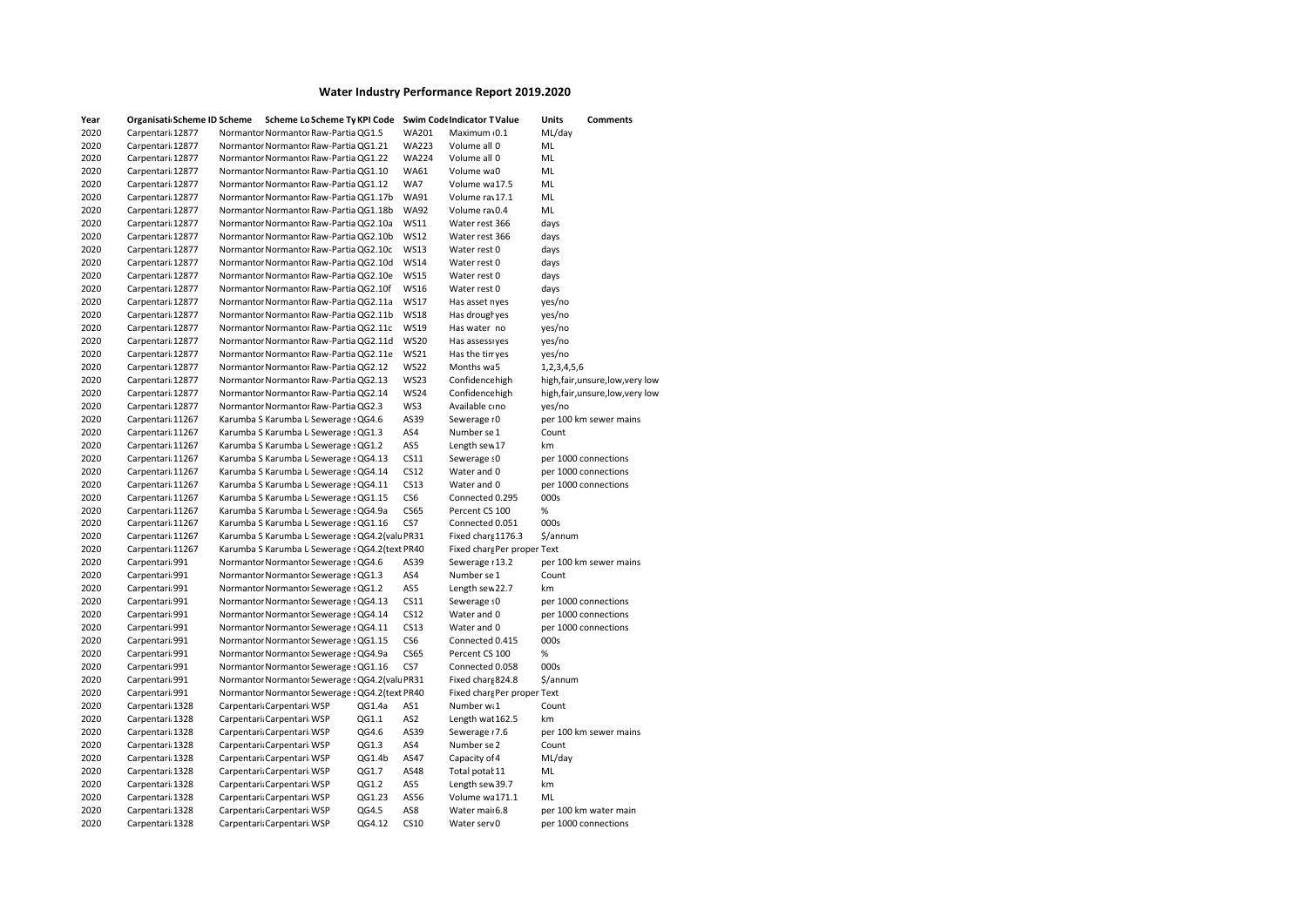| Year | Organisati Scheme ID Scheme | Scheme Lo Scheme Ty KPI Code |                 |                 | <b>Swim Code Indicator T Value</b> | Units         | Comments                                       |
|------|-----------------------------|------------------------------|-----------------|-----------------|------------------------------------|---------------|------------------------------------------------|
| 2020 | Carpentari: 1328            | Carpentari: Carpentari: WSP  | QG4.13          | CS11            | Sewerage : 0                       |               | per 1000 connections                           |
| 2020 | Carpentari: 1328            | Carpentari: Carpentari: WSP  | QG4.14          | CS12            | Water and 0                        |               | per 1000 connections                           |
| 2020 | Carpentari: 1328            | Carpentari: Carpentari: WSP  | QG4.11          | CS13            | Water and 0                        |               | per 1000 connections                           |
| 2020 | Carpentari 1328             | Carpentari: Carpentari: WSP  | QG4.7           | CS17            | Average fre2.3                     |               | per 1000 connections                           |
| 2020 | Carpentari: 1328            | Carpentari: Carpentari: WSP  | QG1.13          | CS <sub>2</sub> | Connected 0.743                    | 000s          |                                                |
| 2020 | Carpentari 1328             | Carpentari: Carpentari: WSP  | QG1.14          | CS <sub>3</sub> | Connected 0.139                    | 000s          |                                                |
| 2020 | Carpentari 1328             | Carpentari: Carpentari: WSP  | QG1.15          | CS <sub>6</sub> | Connected 0.71                     | 000s          |                                                |
| 2020 | Carpentari: 1328            | Carpentari: Carpentari: WSP  | QG4.9a          | <b>CS65</b>     | Percent CS 100                     | $\%$          |                                                |
| 2020 | Carpentari 1328             | Carpentari: Carpentari: WSP  | QG4.8a          | <b>CS66</b>     | Percent CS 100                     | %             |                                                |
| 2020 | Carpentari: 1328            | Carpentari: Carpentari: WSP  | QG1.16          | CS7             | Connected 0.109                    | 000s          |                                                |
| 2020 | Carpentari: 1328            | Carpentari: Carpentari: WSP  | QG4.10          | CS9             | Water qua 0                        |               | per 1000 connections                           |
| 2020 | Carpentari: 1328            | Carpentari: Carpentari: WSP  | QG3.9           | FN1             | Revenue: a 1906.2                  | \$,000        |                                                |
| 2020 | Carpentari: 1328            | Carpentari: Carpentari: WSP  | QG3.6           | <b>FN10</b>     | Nominal w 16784.44                 | \$,000        | Figure provided by finance                     |
| 2020 | Carpentari: 1328            | Carpentari: Carpentari: WSP  | QG3.11          | <b>FN11</b>     | Costs: oper 1089.42                | \$/connection |                                                |
| 2020 | Carpentari: 1328            | Carpentari: Carpentari: WSP  | QG3.12          | <b>FN12</b>     | Costs: oper 643.93                 | \$/connection |                                                |
| 2020 | Carpentari: 1328            | Carpentari: Carpentari: WSP  | QG3.1           | <b>FN14</b>     | Capital exp 1985.595 \$,000        |               | Figure provided by finance                     |
| 2020 | Carpentari: 1328            | Carpentari: Carpentari: WSP  | QG3.2           | <b>FN15</b>     | Capital exp 229.7                  | \$,000        | Figure provided by finance                     |
| 2020 | Carpentari 1328             | Carpentari: Carpentari: WSP  | QG3.10          | FN <sub>2</sub> | Revenue: a 1602.699                | \$,000        |                                                |
| 2020 | Carpentari: 1328            | Carpentari: Carpentari: WSP  | QG3.3           | <b>FN26</b>     | Capital wor 1906.766 \$,000        |               | Figure provided by finance                     |
| 2020 | Carpentari 1328             | Carpentari: Carpentari: WSP  | QG3.4           | <b>FN27</b>     | Capital wor0                       | \$,000        |                                                |
| 2020 | Carpentari: 1328            | Carpentari: Carpentari: WSP  | QG3.11a         | <b>FN32</b>     | Costs: oper 960.871                | \$,000        |                                                |
| 2020 |                             |                              | QG3.12a         | <b>FN33</b>     |                                    | \$,000        |                                                |
| 2020 | Carpentari: 1328            | Carpentari: Carpentari: WSP  | QG3.21          |                 | Costs: oper 527.381                |               |                                                |
|      | Carpentari 1328             | Carpentari: Carpentari: WSP  |                 | <b>FN49</b>     | Costs: any 0                       | \$,000        |                                                |
| 2020 | Carpentari: 1328            | Carpentari: Carpentari: WSP  | QG3.22          | <b>FN50</b>     | Costs: any 0                       | \$,000        |                                                |
| 2020 | Carpentari 1328             | Carpentari: Carpentari: WSP  | QG3.7           | <b>FN74</b>     | Current re; 71226.69               | \$,000        | Figure provided by finance                     |
| 2020 | Carpentari 1328             | Carpentari: Carpentari: WSP  | QG3.8           | <b>FN75</b>     | Current re: 25240.29               | \$,000        | Figure provided by finance                     |
| 2020 | Carpentari: 1328            | Carpentari: Carpentari: WSP  | QG3.13          | <b>FN76</b>     | Costs: mair 229.432                | \$,000        |                                                |
| 2020 | Carpentari: 1328            | Carpentari: Carpentari: WSP  | QG3.14          | <b>FN77</b>     | Costs: mair 355.868                | \$,000        |                                                |
| 2020 | Carpentari: 1328            | Carpentari: Carpentari: WSP  | QG3.15          | <b>FN78</b>     | Current co: 1064.475               | \$,000        |                                                |
| 2020 | Carpentari: 1328            | Carpentari: Carpentari: WSP  | QG3.16          | <b>FN79</b>     | Current co: 549.987                | \$,000        | Figure provided by finance                     |
| 2020 | Carpentari 1328             | Carpentari: Carpentari: WSP  | QG3.17          | <b>FN80</b>     | Previous 5 522.753                 | \$,000        | Figure provided by finance                     |
| 2020 | Carpentari: 1328            | Carpentari: Carpentari: WSP  | QG3.18          | <b>FN81</b>     | Previous 5 136.576                 | \$,000        | Figure provided by finance                     |
| 2020 | Carpentari 1328             | Carpentari: Carpentari: WSP  | QG3.19          | <b>FN82</b>     | Forecast 5 1319.4                  | \$,000        | Figure provided by finance                     |
| 2020 | Carpentari 1328             | Carpentari: Carpentari: WSP  | QG3.20          | <b>FN83</b>     | Forecast 5 391                     | \$,000        | Figure provided by finance                     |
| 2020 | Carpentari: 1328            | Carpentari: Carpentari: WSP  | QG3.5           | FN9             | Nominal w 44160.11                 | \$,000        | Figure provided by finance                     |
| 2020 | Carpentari: 1328            | Carpentari: Carpentari: WSP  | QG4.1(valuPR3   |                 | Fixed charg 1056                   | \$/annum      |                                                |
|      |                             |                              |                 |                 |                                    |               | as per item descriptor - Normanton has highest |
| 2020 | Carpentari: 1328            | Carpentari: Carpentari: WSP  | QG4.2(valuPR31  |                 | Fixed chars 824.8                  | \$/annum      | number of connections                          |
| 2020 | Carpentari: 1328            | Carpentari: Carpentari: WSP  | QG4.2(text PR40 |                 | Fixed charg Per proper Text        |               |                                                |
| 2020 | Carpentari: 1328            | Carpentari: Carpentari: WSP  | QG4.3           | <b>PR47</b>     | Annual bill 1880.8                 | \$            |                                                |
| 2020 | Carpentari: 1328            | Carpentari: Carpentari: WSP  | QG4.4           | <b>PR48</b>     | Typical resi 2024.48               | \$            |                                                |
| 2020 | Carpentari 1328             | Carpentari: Carpentari: WSP  | QG4.1(text PR5  |                 | Fixed chars Per entitle: Text      |               |                                                |
| 2020 | Carpentari: 1328            | Carpentari: Carpentari: WSP  | QG1.8           | WA1             | Volume wa922.5                     | ML            |                                                |
| 2020 | Carpentari: 1328            | Carpentari: Carpentari: WSP  | QG1.9a          | WA2             | Volume wa 47.1                     | ML            |                                                |
| 2020 | Carpentari 1328             | Carpentari: Carpentari: WSP  | QG1.5           | WA201           | Maximum 4.1                        | ML/day        |                                                |
| 2020 | Carpentari: 1328            | Carpentari: Carpentari: WSP  | QG1.21          | <b>WA223</b>    | Volume all 0                       | ML            |                                                |
| 2020 | Carpentari 1328             | Carpentari: Carpentari: WSP  | QG1.22          | <b>WA224</b>    | Volume all 0                       | ML            |                                                |